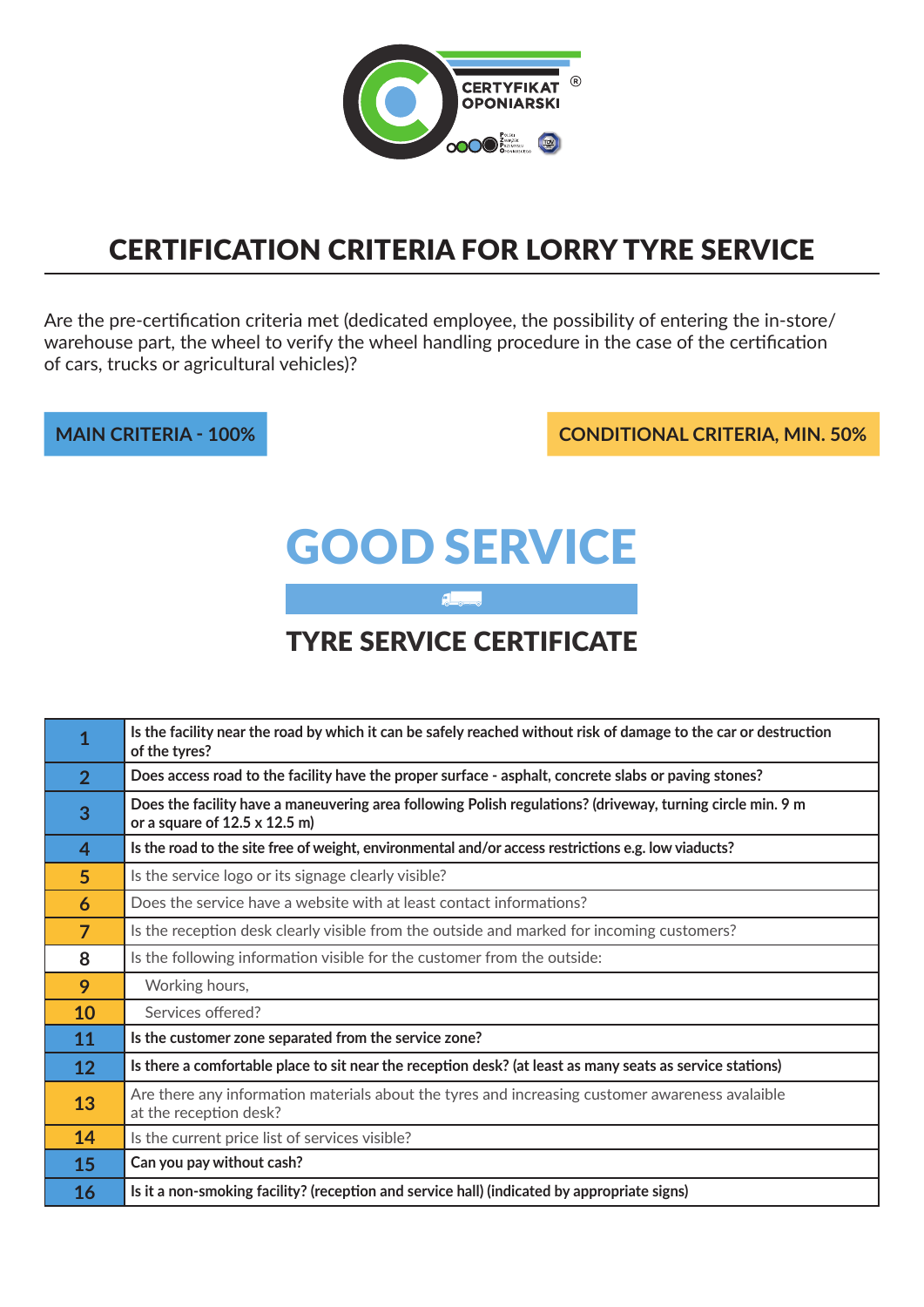| 17 | Is the entrance/passage to the service and the service reception desk well maintained and clean (trash can,<br>cleanliness, lack of objects/obstacles on the way)?                                                                                                                                                           |
|----|------------------------------------------------------------------------------------------------------------------------------------------------------------------------------------------------------------------------------------------------------------------------------------------------------------------------------|
| 18 | Are people working at the reception desk neatly dressed and have name tags?                                                                                                                                                                                                                                                  |
| 19 | Are business cards with company or employees data available to customers?<br>Ask a random receptionist for a business card.                                                                                                                                                                                                  |
| 20 | Is the facility structure suitable for performing service functions in accordance with art.3 (2) of the Construction<br>Law (such a construction object that is permanently connected to the ground, separated from the space by means<br>of building partitions and has foundations and a roof)?                            |
| 21 | Does the service have the Authorization for Use (decision) and the Technical Acceptance of the Building<br>and are those documents valid?                                                                                                                                                                                    |
| 22 | Is there at least one well-maintained, marked and clean toilet in the building?                                                                                                                                                                                                                                              |
| 23 | Does the facility have a system for scheduling visits (electronic or paper)?                                                                                                                                                                                                                                                 |
| 24 | Is there a VAT cash register and a document confirming the service/purchase is issued?                                                                                                                                                                                                                                       |
| 25 | Are work orders filled in with a specific breakdown and client comments and are they signed by the customer?                                                                                                                                                                                                                 |
| 26 | Is replacement/removal of tyres/wheels compatible with the procedure (Annex T.1)? (follow the process<br>of performing the service on a randomly selected vehicle)                                                                                                                                                           |
| 27 | Are the following health and safety elements available in the required number on site:                                                                                                                                                                                                                                       |
| 28 | Fire extinguishers with valid approval (at least 1 within 30 m range) - 1 per facility,                                                                                                                                                                                                                                      |
| 29 | First aid kit?                                                                                                                                                                                                                                                                                                               |
| 30 | Is the list of fire safety regulations displayed in the facility?                                                                                                                                                                                                                                                            |
| 31 | Do all the mechanics wear appropriate and safe work shoes, work clothes, hearing protectors and safety glasses?                                                                                                                                                                                                              |
| 32 | Is there an OHS instruction chart describing health and life risks on display (including one per every device)?                                                                                                                                                                                                              |
| 33 | Does the mechanic check the information on the proper tyre pressure and the torque specifications of the bolts<br>for the individual vehicle models? If not, can the technician obtain this information otherwise? - ask for 3 example<br>vehicles in the hall                                                               |
| 34 | Are the following machines/tools available and functioning at the vulcanization station:                                                                                                                                                                                                                                     |
| 35 | Tyre changer with homologation for handling rims with a diameter of minimum 24" - min. 1 per facility,                                                                                                                                                                                                                       |
| 36 | A wheel socket set,                                                                                                                                                                                                                                                                                                          |
| 37 | A set of sockets for aluminum rims,                                                                                                                                                                                                                                                                                          |
| 38 | Air filler nozzle - 1 per station,                                                                                                                                                                                                                                                                                           |
| 39 | Compressor with a pressure of min. 9 bar,                                                                                                                                                                                                                                                                                    |
| 40 | Inflation cage with homologation,                                                                                                                                                                                                                                                                                            |
| 41 | Approved wheel manometer with a scale adapted to service heavy goods vehicles - 1 per station,                                                                                                                                                                                                                               |
| 42 | Balancing machine for steel and aluminum wheels - min. 1 per facility,                                                                                                                                                                                                                                                       |
| 43 | Approved torque wrench 300-1000 Nm - min. 1 per 2 stations,                                                                                                                                                                                                                                                                  |
| 44 | Pneumatic or electric impact wrench,                                                                                                                                                                                                                                                                                         |
| 45 | Wheel puller,                                                                                                                                                                                                                                                                                                                |
| 46 | Expander,                                                                                                                                                                                                                                                                                                                    |
| 47 | Pneumatic or hydraulic lift with valid UDT - min. 2 per station, of which 1 with at least 25 Ton lifting capacity,                                                                                                                                                                                                           |
| 48 | Equipment for checking air leaks,                                                                                                                                                                                                                                                                                            |
| 49 | Stand for vulcanization repairs with temperature of min. 15°C - min. 1 per facility,                                                                                                                                                                                                                                         |
| 50 | Inflator - min. 1 per facility,                                                                                                                                                                                                                                                                                              |
| 51 | Tools for vulcanization repairs - grinding machine with cutters and grinding stones, set of patches, adhesives,<br>expander - min. 1 set per facility,                                                                                                                                                                       |
| 52 | Containers for removed nuts and bolts - 1 per station?                                                                                                                                                                                                                                                                       |
| 53 | Are service machines/devices operating in a building suitable for performing service functions in accordance with<br>art.3 (2) of the Construction Law (such a construction object that is permanently connected to the ground, separated<br>from the space by means of building partitions and has foundations and a roof)? |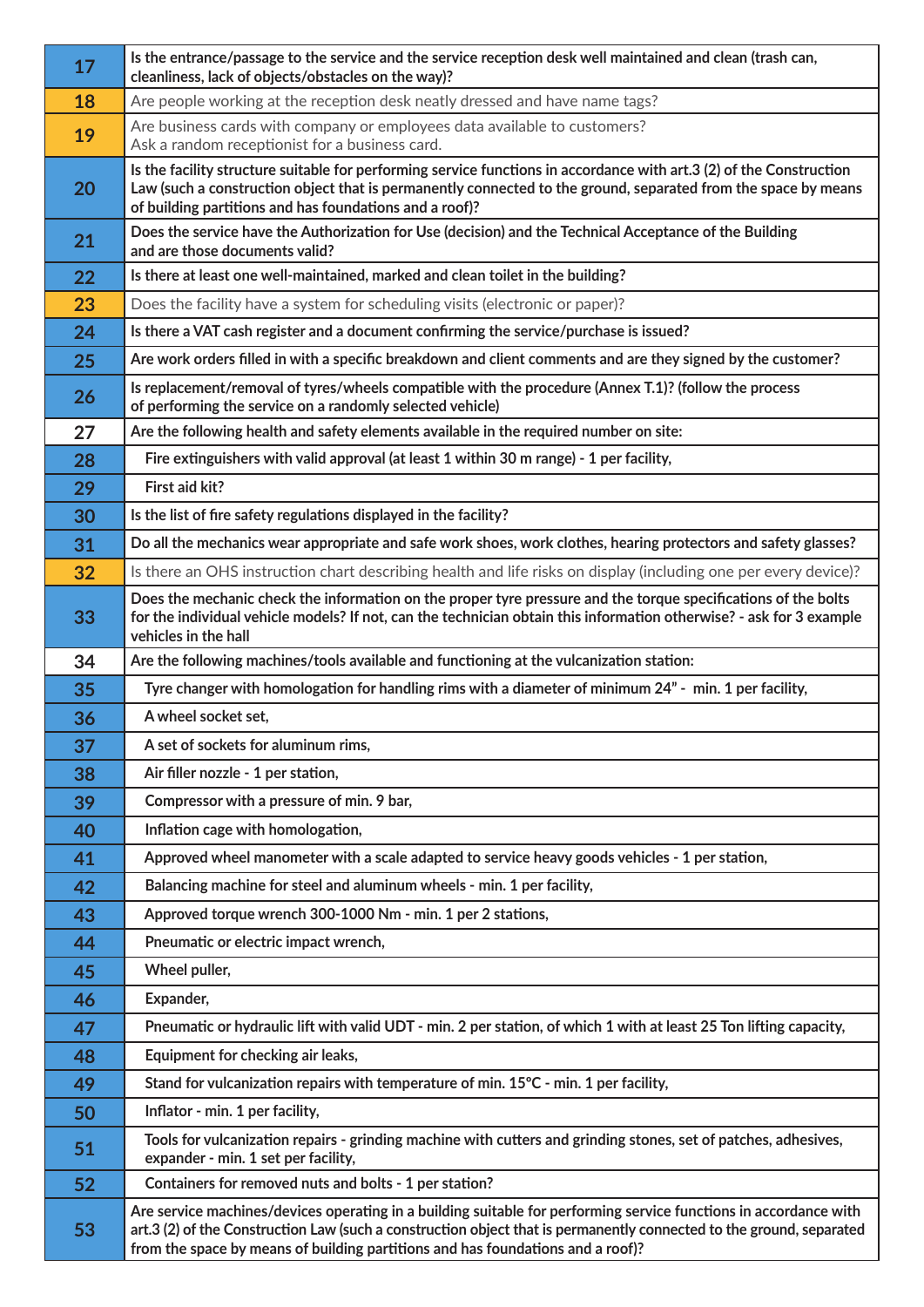| 54 | Do service devices/machines work in the conditions recommended by the manufacturers?                                                                                                                                                    |
|----|-----------------------------------------------------------------------------------------------------------------------------------------------------------------------------------------------------------------------------------------|
| 55 | Are the tyre changer and balancing machine serviced according to the manufacturer's instructions? (current<br>inspection card, etc.)                                                                                                    |
| 56 | Do the tools have dedicated storage locations? (not blocking walkways)                                                                                                                                                                  |
| 57 | Are the tyre changer and balancing machine clean (excluding mechanical wear due to daily use)?                                                                                                                                          |
| 58 | Does the service have an efficient heating system? (working temperature not lower than 14°C)                                                                                                                                            |
| 59 | Is there at least 1 person who can calibrate the tyre balancer or does the facility have an external service<br>agreement with the guarantee of the service within 1 business day? - verification                                       |
| 60 | Does the service have a valid third party liability policy that also covers the consequences of the fire of property<br>and entrusted property? - verification in general conditions of insurance of GTC                                |
| 61 | Are the tyres for disposal stored in an orderly manner in a separate marked place?                                                                                                                                                      |
| 62 | Does the service have waste transfer cards for a company dealing in the disposal of tires?                                                                                                                                              |
| 63 | Does the service have a waste record card? (to download from the project website)                                                                                                                                                       |
| 64 | Has the documentation of OHS trainings and occupational risk assessment been presented?                                                                                                                                                 |
| 65 | Has documentation of the knowledge of the operating instructions for all devices present on site been provided<br>by all tire service workers? (employees' signatures under the aknowledgement of the instructions for each<br>machine) |
| 66 | Does the facility have at least 1 employee with current (no older than 7 years) documented training<br>confirmation from the tyre manufacturer/distributor?                                                                             |
| 67 | Does the facility have at least 1 employee with completed training in the use of the tyre changing and balancing<br>machine and knowledge of how to comply with the instructions of use of individual devices?                          |
| 68 | Is the cleanliness of the wheel verified before balancing? Is it possible to wash the wheel before balancing?                                                                                                                           |
| 69 | If the service sells used tyres, does it have equipment to assess their condition or employees trained to do so?<br>(min. 1 employee with a certificate)                                                                                |

## very good service

 $\overline{\phantom{a}}$ 

### tyre service certificate

Criteria for the good service and the following

| 70 | Is there a well maintained, clean and silent waiting room for the clients near the reception desk where<br>the following are accessible:              |
|----|-------------------------------------------------------------------------------------------------------------------------------------------------------|
| 71 | Drinks available all the time to customers, at least drinking water,                                                                                  |
| 72 | Magazines or newspapers (which do not violate applicable provisions of the Criminal Code in the field<br>of sexual freedom and protection of minors), |
| 73 | Enough space for customers seating (armchairs, sofas, etc.) (at least as many as service stations),                                                   |
| 74 | Sufficiently strong lighting (min. 500 lux in the most-lit place, tested at a height of 1.5 m, no more than 1 m<br>from seats for customers),         |
| 75 | Heating in every waiting room,                                                                                                                        |
| 76 | WIFI network available to customers in at least one waiting room?                                                                                     |
| 77 | Do all parking lots for customers meet the requirements of standards?                                                                                 |
| 78 | Are they well-lit all the time?                                                                                                                       |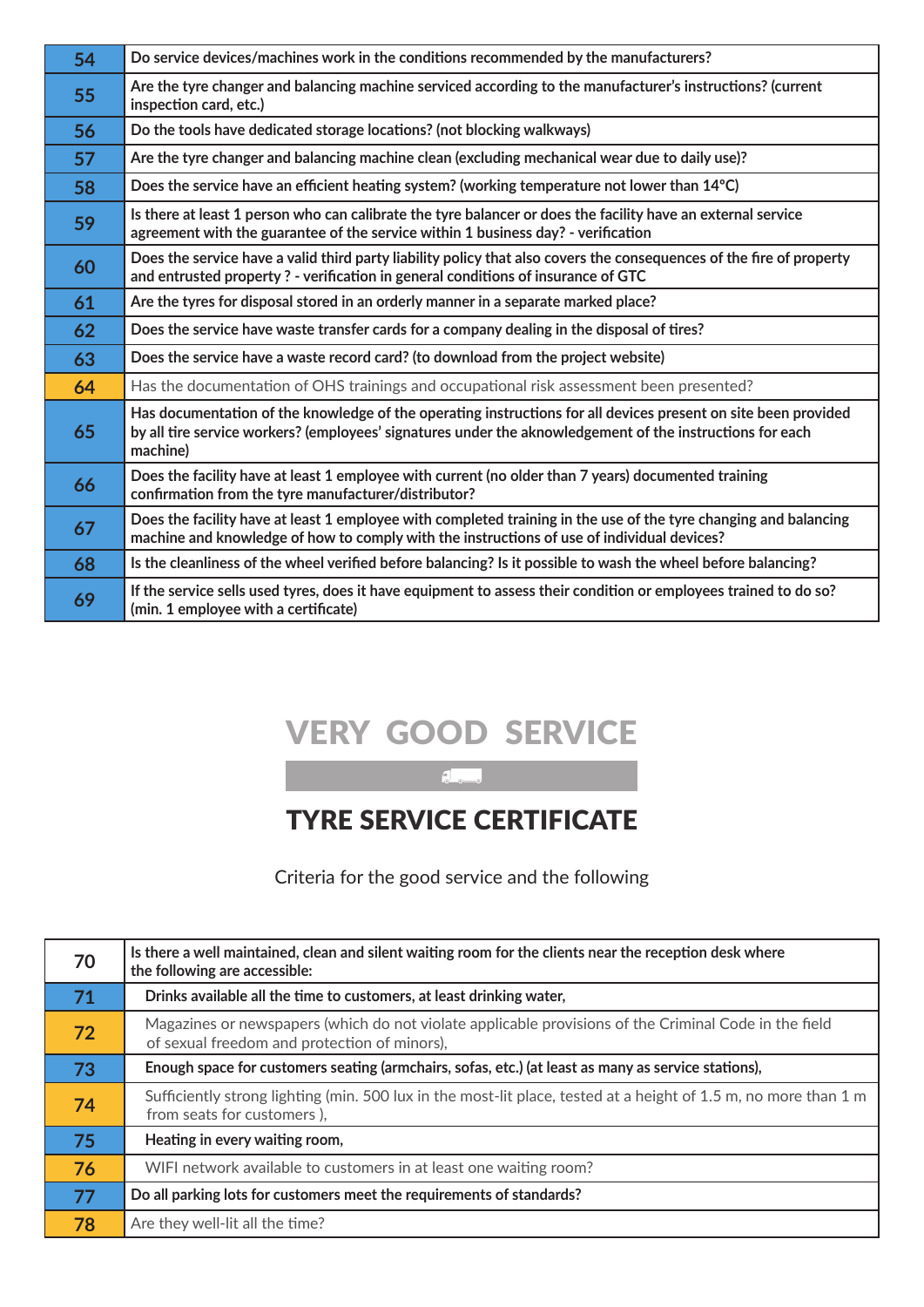| 79  | Are their dimensions min. $3 \times 19$ meters?                                                                                                                                                       |
|-----|-------------------------------------------------------------------------------------------------------------------------------------------------------------------------------------------------------|
| 80  | Are they clearly marked? (at least a plate in front of each space or a clearly designated parking zone for customers)                                                                                 |
| 81  | Are their surface and subfloor properly sealed for operating fluids?                                                                                                                                  |
| 82  | Is there sufficient parking space available (min. 2 places per workstation)?                                                                                                                          |
| 83  | Is there an implemented complaint procedure (application confirmation, service, filing, settlement)?                                                                                                  |
| 84  | Are the following devices/tools for the vulcanization service available and functioning:                                                                                                              |
| 85  | Wheel gauge homologated and calibrated by the calibration unit every 6 months - min. 1 per facility,                                                                                                  |
| 86  | Device for TPMS service - min. 1 per facility,                                                                                                                                                        |
| 87  | Properly calibrated torque wrench with approval (confirmation document - UDT calibration certificate) -<br>min. 1 per 2 workstations                                                                  |
| 88  | Additional arm for servicing low profile tyres,                                                                                                                                                       |
| 89  | Compressor with a pressure of min. 10 bar?                                                                                                                                                            |
| 90  | Is there an air supply system with an oil and water separator and access to air from each station on the site?                                                                                        |
| 91  | Does the facility perform the service of deepening the tread grooves?                                                                                                                                 |
| 92  | Does the service have tools for deepening the tread grooves?                                                                                                                                          |
| 93  | Does the service have manufacturers' documentation regarding deepening of tread grooves?                                                                                                              |
| 94  | Is there at least one functioning fire extinguisher on site and is it clearly marked?                                                                                                                 |
| 95  | Is there a minimum of 1 service employee with the following skill certificates:                                                                                                                       |
| 96  | Service of a car equipped with TPMS?                                                                                                                                                                  |
| 97  | Is the mobile service equipped with:                                                                                                                                                                  |
| 98  | Tyre changer,                                                                                                                                                                                         |
| 99  | Balancing machine,                                                                                                                                                                                    |
| 100 | In the case of using powder wheel balancing - approved powder of a suitable quality with pearlescent structure,<br>water separator in the wheel filling installation and blocking inserts for valves, |
| 101 | Tools for unfastening the wheel,                                                                                                                                                                      |
| 102 | Inflator or compressor?                                                                                                                                                                               |
| 103 | Does the facility have a mobile service that performs roadside emergency repairs? Does it have necessary safety<br>measures (lighting, vests, traffic cones, road signs)?                             |
| 104 | Does the facility offer a service of receiving and reselling retreaded tyres?                                                                                                                         |
| 105 | Does the service have adequate lighting of workstations (min. 500 lux in the most-lit place, tested at a height<br>of 1.5 m, not more than 1 m from the tyre changer)?                                |



Criteria for good and very good service and the following